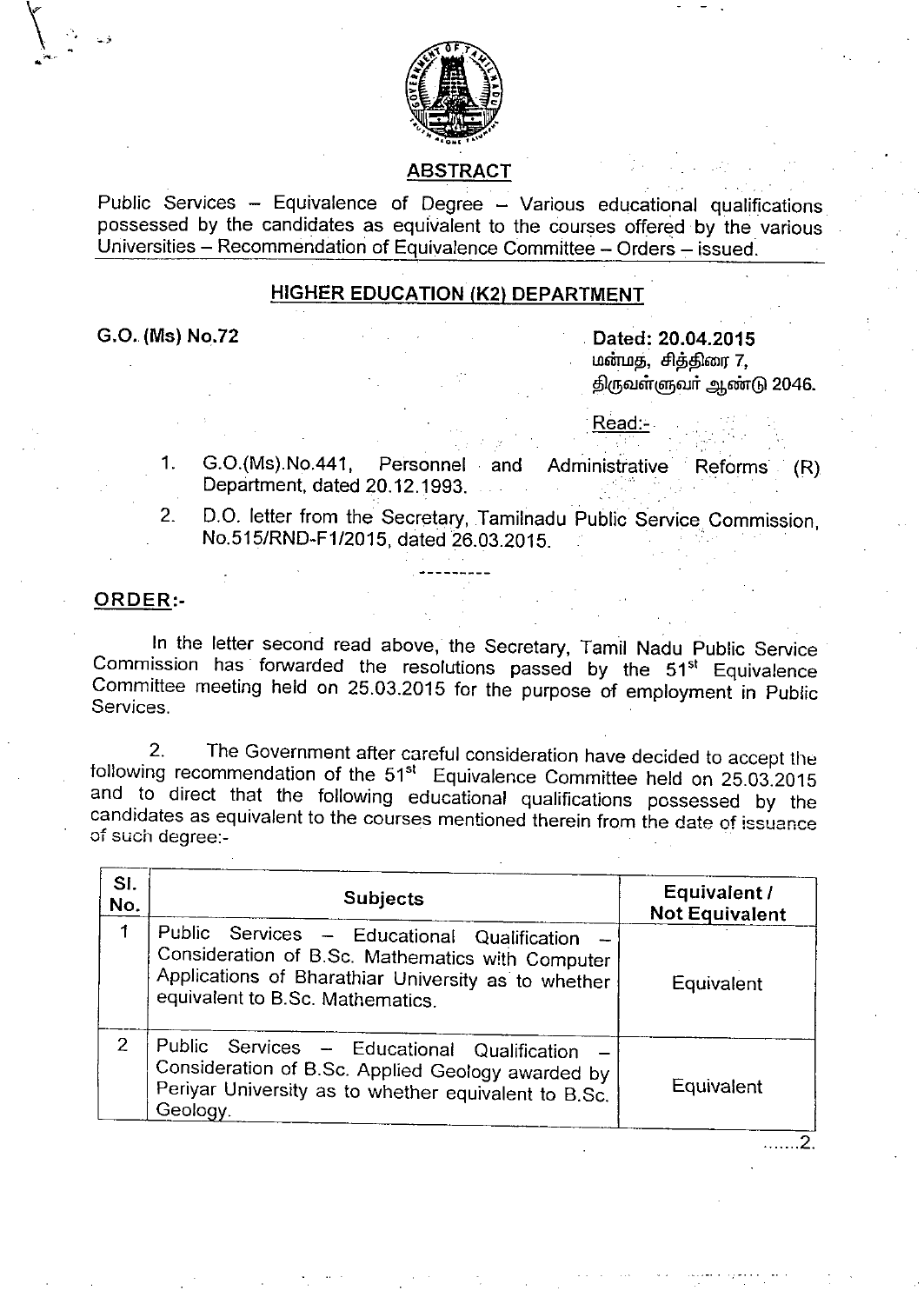|          | SI.<br>No.      | <b>Subjects</b>                                                                                                                                                                                                                                                                                   | Equivalent /<br><b>Not Equivalent</b> |  |
|----------|-----------------|---------------------------------------------------------------------------------------------------------------------------------------------------------------------------------------------------------------------------------------------------------------------------------------------------|---------------------------------------|--|
|          | 3               | Public Services - Educational Qualification<br>Consideration of B.Sc. Plant Biology and Plant<br>Biotechnology awarded by St. Xavier's College<br>(Autonomous),<br>Palayamkottai<br>affiliated<br>$\mathsf{to}$<br>Manonmaniam Sundaranar University as to whether<br>equivalent to B.Sc. Botany. | Equivalent                            |  |
|          | 4               | Public Services - Educational Qualification<br>Consideration of B.Com. (Finance Investment)<br>awarded by Annamalai University as to whether<br>equivalent to B.Com.                                                                                                                              | <sub>∶</sub> Equivalent⊹              |  |
|          | 5               | Public Services - Educational Qualification<br>Consideration of M.Com. with Computer Application<br>awarded by Alagappa University as to whether<br>equivalent to M.Com.                                                                                                                          | Equivalent                            |  |
|          | $\overline{6}$  | Public Services - Educational Qualification<br>Consideration of B.A. degree in Economics<br>Elementary Statistics for Economics awarded by<br>University of Madras as to whether equivalent to B.A.<br>Economics with Statistics as ancillary-subject.                                            | Equivalent                            |  |
|          | 7 <sup>1</sup>  | Public<br>Services - Educational Qualification<br>Consideration of B.Sc. Zoology (Vocational) awarded<br>by Mother Teresa Women's University as to whether<br>equivalent to B.Sc. Zoology.                                                                                                        | Equivalent                            |  |
| in an an | 8               | Public.<br><b>Services</b><br>- Educational Qualification -<br>Consideration of B.Sc. Nutrition Food Service<br>Management and Dietetics awarded by University of<br>Madras as to whether equivalent to B.Sc. Home<br>Science.                                                                    | Equivalent                            |  |
|          | 9               | Public Services - Educational Qualification -<br>Consideration of M.Com. (Finance) awarded by<br>Madurai Kamaraj University as to whether equivalent<br>to M.Com.                                                                                                                                 | Equivalent                            |  |
|          | 10 <sub>1</sub> | Public Services - Educational<br>Qualification<br>Consideration of B.Sc. Advanced Zoology and<br>Biotechnology<br>(Sericulture)<br>awarded<br>by<br>Manonmaniam Sundaranar University as to whether<br>equivalent to B.Sc. Zoology.                                                               | Equivalent                            |  |

 $\ddot{\phantom{1}}$ 

 $\ddot{\phantom{a}}$ 

المعالمين.<br>محمد الفرنسية

 $\overline{\ldots}$ 3.